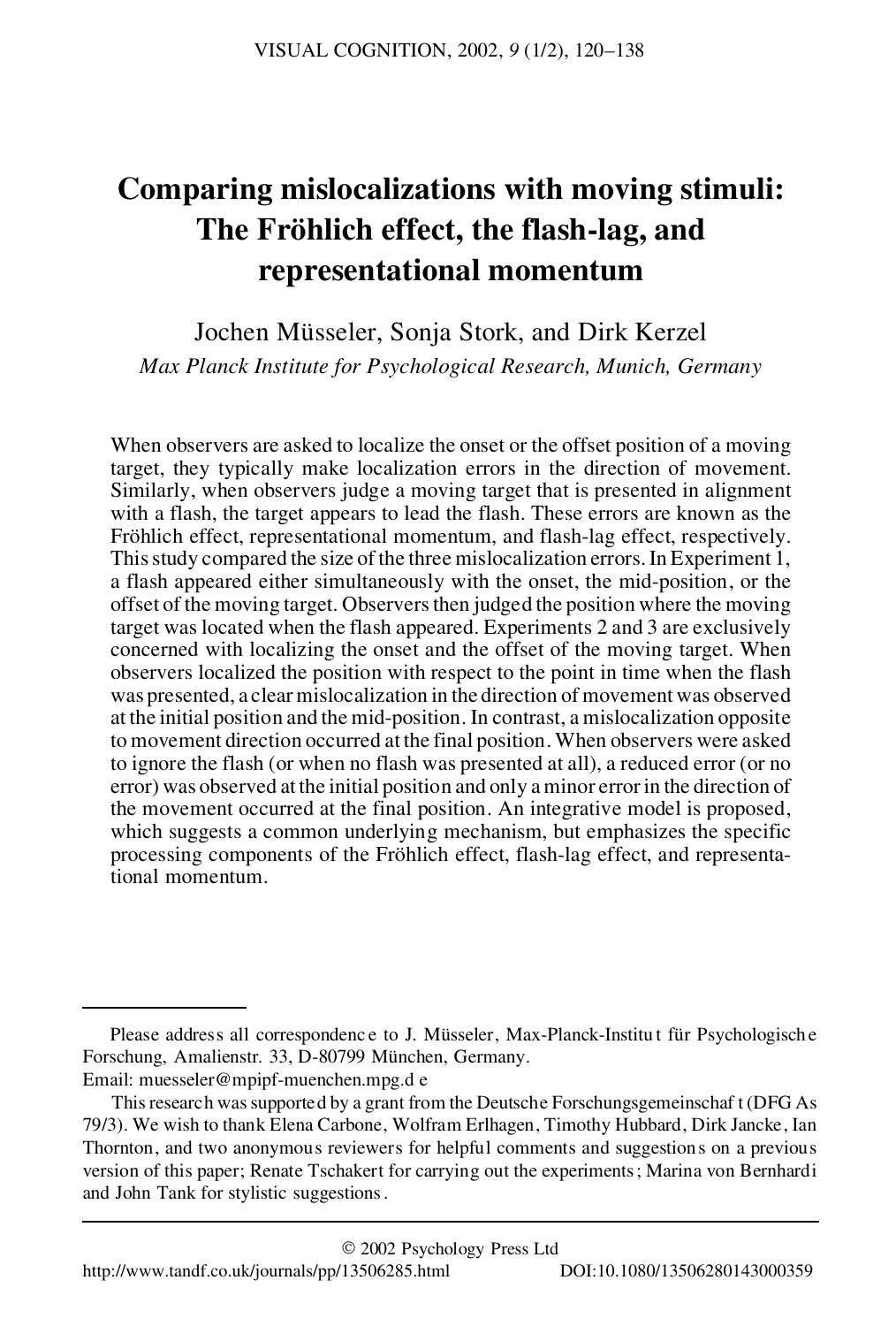In the present paper three localization errors are compared which have been observed with moving stimuli. First, when observers are asked to localize the initial position of a moving target, they do not localize it at the onset position, butrather at a position ahead of the target's movement(the *Fröhlich effect*; e.g., Fröhlich, 1923; Kirschfeld & Kammer, 1999; Müsseler & Neumann, 1992; for an overview see Müsseler & Aschersleben, 1998). Second, when observers localize a moving target that is presented in alignment with a flash, the target appearsto lead the flash (the *flash-lag effect*; e.g., Hazelhoff & Wiersma, 1924; Krekelberg & Lappe, 2001; Metzger, 1932; Nijhawan, 1994; Whitney, Murakami, & Cavanagh, 2000). Third, when observers localize the vanishing point of a moving target, they also localize it ahead of the target's movement (*representational momentum*; e.g., Freyd & Finke, 1984; Hubbard & Bharucha, 1988; for an overview see Hubbard, 1995). To date, these mislocalizations have been mainly examined independently and different accounts were formulated for each of the three localization errors.

For example, the Fröhlich effect can be explained by assuming that localizing and pointing to a target requires focal attention being directed to it. Then, the effect emerges from three well-known properties of visual attention that have been revealed by studies with stationary stimuli (Müsseler & Neumann, 1992; Neumann & Müsseler, 1990). (1) A shift of attention is elicited by a tar get appearing in the retinal periphery (e.g., Theeuwes, Kramer, Hahn, & Irwin, 1998). (2) An attention shift takestime (e.g., Müller& Findlay, 1988). (3) After directing attention to the target position, reaction time *and*/*or* recognition acuity isimproved (e.g., Van der Heijden, Schreuder, & Wolters, 1985) and a phe nomenal representation of the target becomes available. The target in the Fröhlich effect display is moving, implying that after eliciting the attention shift, it will have traversed a certain distance before it is reached by the attentional focus. If the first perceived position of the target is determined after completion of the focus shift, this target location necessarily deviates from the position of its physical appearance. This is what is observed in the Fröhlich effect (for empirical evidence supporting this idea see Müsseler & Aschersleben, 1998).

It is obvious that the preceding explanation of the Fröhlich effect cannot be easily applied to either the flash-lag effect or to representational momentum. The attention-shifting explanation requires both the focus shift elicited by an abrupt onset of the moving target, and also a target that exists after the focus shift has been completed. The offset situation present with representational momentum does not meet those requirements (but for an effect of attentional allocation on representational momentum, see Hayes  $&$  Freyd, this issue). Consequently, explanations of representational momentum differ fundamentally from the attentional explanation of the Fröhlich effect. Basically, accounts of representational momentum assume that—analogous to the physical momentum of real-world objects—the mental representation of a moving target cannot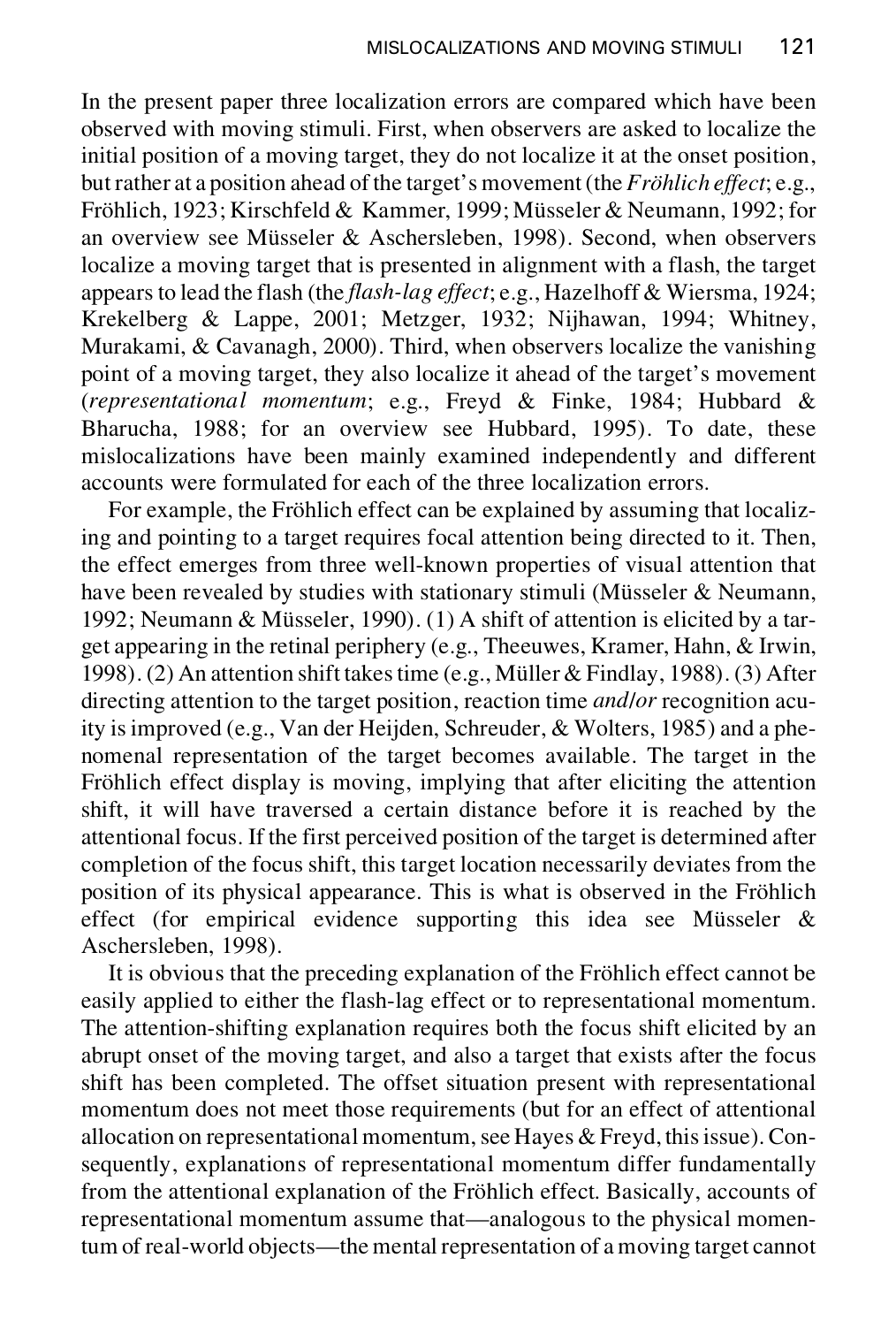be halted instantaneously. Instead, it continues for some time in memory in a way that the remembered final position is ahead of the actual position (e.g., Hubbard, 1990; Hubbard & Bharucha, 1988; for an alternative perceptual explanation, see Jordan, Stork, Knuf, Kerzel, & Müsseler, in press; Kerzel, this issue; Kerzel, Jordan, & Müsseler, 2001).

Further, the flash-lag situation does not meet the requirements of the attention-shifting explanation in that it lacks the abrupt onset of the moving target. Some authors had suggested that the onset of the flash elicits an attentionalshift from the moving target to the flashed location, and that this shift of attention produces the flash-lag effect (e.g., Baldo & Klein, 1995). However, in a recent empirical study, Khurana, Watanabe, and Nijhawan (2000), failed to find sup port for this explanation. Instead, these authors propose that the flash-lag effect arises due to a spatial extrapolation mechanism which is applied to the moving stimuli in order to compensate for neural latencies (Nijhawan, 1994). Without compensation, a permanent dissociation between perceived and actual physical location would occur. Other accounts assume that the flash-lag effect originates from an increased persistence of the stationary flash (Krekelberg & Lappe, 2000) or from a latency difference in processing stationary and moving stimuli (Whitney et al., 2000).

Empirical studies and corresponding explanations are often concerned exclusively with either the Fröhlich effect, the flash-lag effect, or representational momentum. Yet, the fact that the three effects represent localization errors in the direction of the movement could suggest a common underlying mechanism (see also Whitney  $&$  Cavanagh, this issue). So far, no experimental set-up has been introduced to provide for comparative analyses of localization errorsin movement direction. The present paper presents a first step to address this comparison of the three effects.

In general, if patterns of localization are similar or the same at different points in the trajectory, this would suggest a common underlying mechanism for the three effects. Ifthe patterns are quite different, this would favour distinct mechanisms. However, in this latter case it is also conceivable that differences in patterns of localization arise because each effect adds a unique feature to the presentation that requires some specific processing component in addition to the common mechanism. In the case of the Fröhlich effect, it may be that this component is the abrupt onset of the moving stimulus, a factor that is not present either in the flash-lag effect or in representational momentum. In the case of representational momentum, this component could be the abrupt offset of an already ongoing movement and in the case of the flash-lag effect it may be the localization relative to a (stationary) flash.

The experiments reported here were designed to directly compare the mislocalization in movement direction at the initial position, a position during an ongoing movement (i.e., the mid-position), and the final position. Experi ment 1 examined the flash-lag effect at these three positions. Experiment 2 was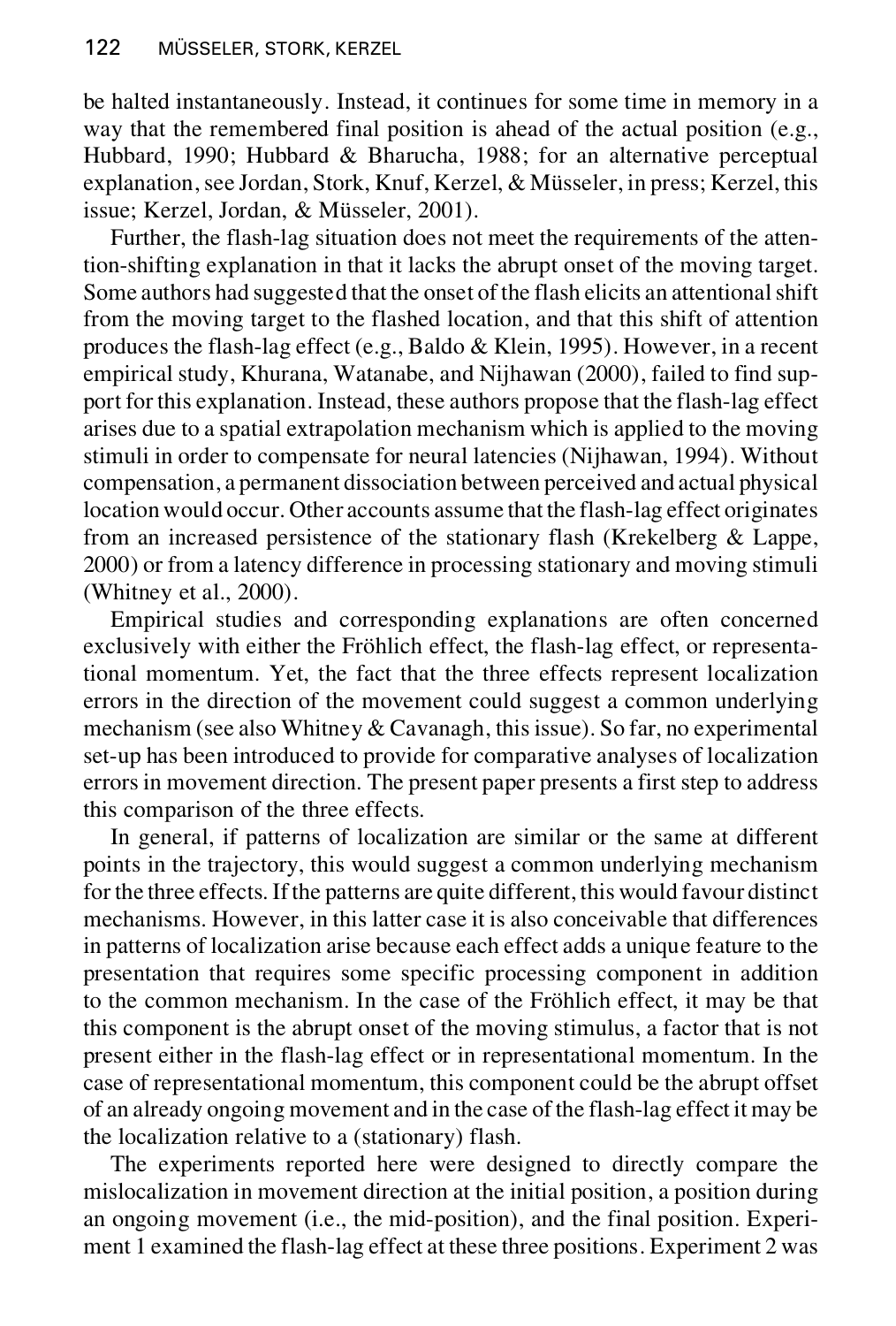exclusively concerned with absolute localization judgements at the onset and offset positions. Thus, it was designed to measure both the original Fröhlich effect and representational momentum. Experiment 3 was similar to Experi ment 2, but the flash was re-introduced to the procedure and its task relevance was varied. The objective wasto compare the mislocalizations under those different conditions. In the General Discussion, an attempt is made to integrate the three localization errors and their possible specific processing components into one model.

#### EXPERIMENT 1

In Experiment 1, the flash-lag effect was examined at the onset position, the mid-position and the offset position of the moving target. More precisely, the flash appeared either simultaneously with the onset, the mid-position, or the offset. Observers were asked to judge the position where they had perceived the moving target when the flash was presented. In order to control for retinal eccentricity, circular movements with a central fixation cross were used.

Eagleman and Sejnowski (2000) already examined the flash-lag effect at the onset position and the mid-position and found no substantial differences between conditions (see also Khurana & Nijhawan, 1995). However, Eagleman and Sejnowski presented a flashed white disc in the centre of a moving ring, which might evoke masking effects. To avoid masking in the current experiments, the flash was always presented spatially separated from the moving target.

If no difference in localization performance as a function of flash position occurs, this would provide initial evidence that a common underlying mecha nism is involved. Differences in localizations may indicate distinct mecha nisms. It is also plausible, and more parsimonious, however, to assume that specific components may modify a basic processing mechanism. For example, a flash presented at the initial position might emphasize the abrupt onset of the moving target, which characterizes the original Fröhlich effect. Consequently, additional processing activities may be required due to the abrupt onset, which is not the case at the mid-position or the final position. Of course, flash presentations at the mid-position or at the final position might evoke other specific processing components that might also lead to different patterns of localizations.

#### Method

*Apparatus and stimuli.* Experiments were carried out on a laboratory computer (Rhothron rho-prof 200) and a 20" monitor with black-on-white projection (Philips C2082DAS/II, adjusted to 160 Hz refresh rate). The monitor's luminance was approximately 41 cd/m 2 ; the rest of the room was dimly lit. A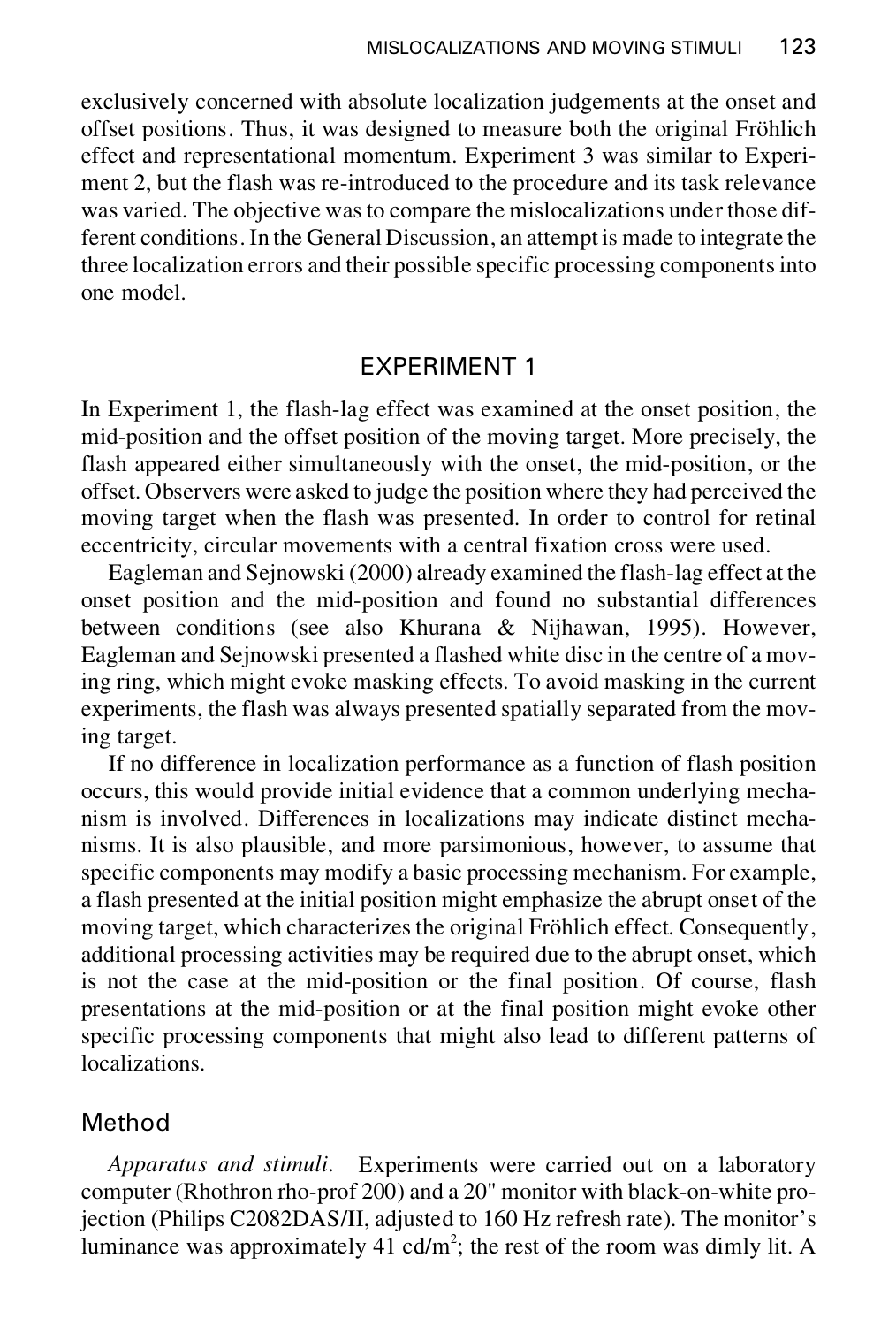dot of 2.6 mm (0.3°) with a luminance of 19 cd/m<sup>2</sup> was used as the moving target, which circles around a fixation cross in the center of a circle of 48 mm radius (5.5°, cf., Figure 1). The target movement was induced by rotating the dot  $2^{\circ}$  clockwise<sup>1</sup> with every vertical retrace of the monitor. The movement started at a random position on the circle and covered a distance of 86°, that is about a quarter of the circle with the absolute movement time of 270 ms.

The flash was a black dot of 2.6 mm  $(0.3^{\circ})$ , which was presented for one refresh cycle on a virtual circle of 64 mm radius  $(7.3^{\circ})$ . It appeared either simultaneously with the onset of the moving target, or when the target reached the mid-position of its movement trajectory, or it appeared with the offset of the moving target. The positions of the flash at these points in time were either in alignment with the target (0 mm =  $0^{\circ}$  deviation from alignment), or the flash appeared on its virtual circle spatially before  $(-8.7 \text{ mm}, -1^{\circ})$  or behind the point of alignment  $(+8.7 \text{ mm}, +1^\circ; \text{cf}, \text{Figure 1})$ . These minor deviations of flash positions were introduced to prevent observersfrom taking the flash position as a valid indicator of the target position.



**Figure 1.** Stimuli presentations in the experiments. Observers fixated a cross in the middle of the screen and a moving target appeared at a random position on a circle moving in a clockwise direction. Simultaneously with target's onset, with its mid-position, or with its offset, a flash was presented for one frame. The task of the articipants was to move a cursor to the position where they had seen the target at the point of time when the flash was presented (Experiments 1 and 3) or where they had seen the target for the first or the last time (Experiments 2 and 3).

<sup>1</sup>If the description contains the degree scale only, the unit refers to the correspondin g angle of rotation! If scales giving both degree and millimetre are used, the unitsrefer to the correspondin g visual angle.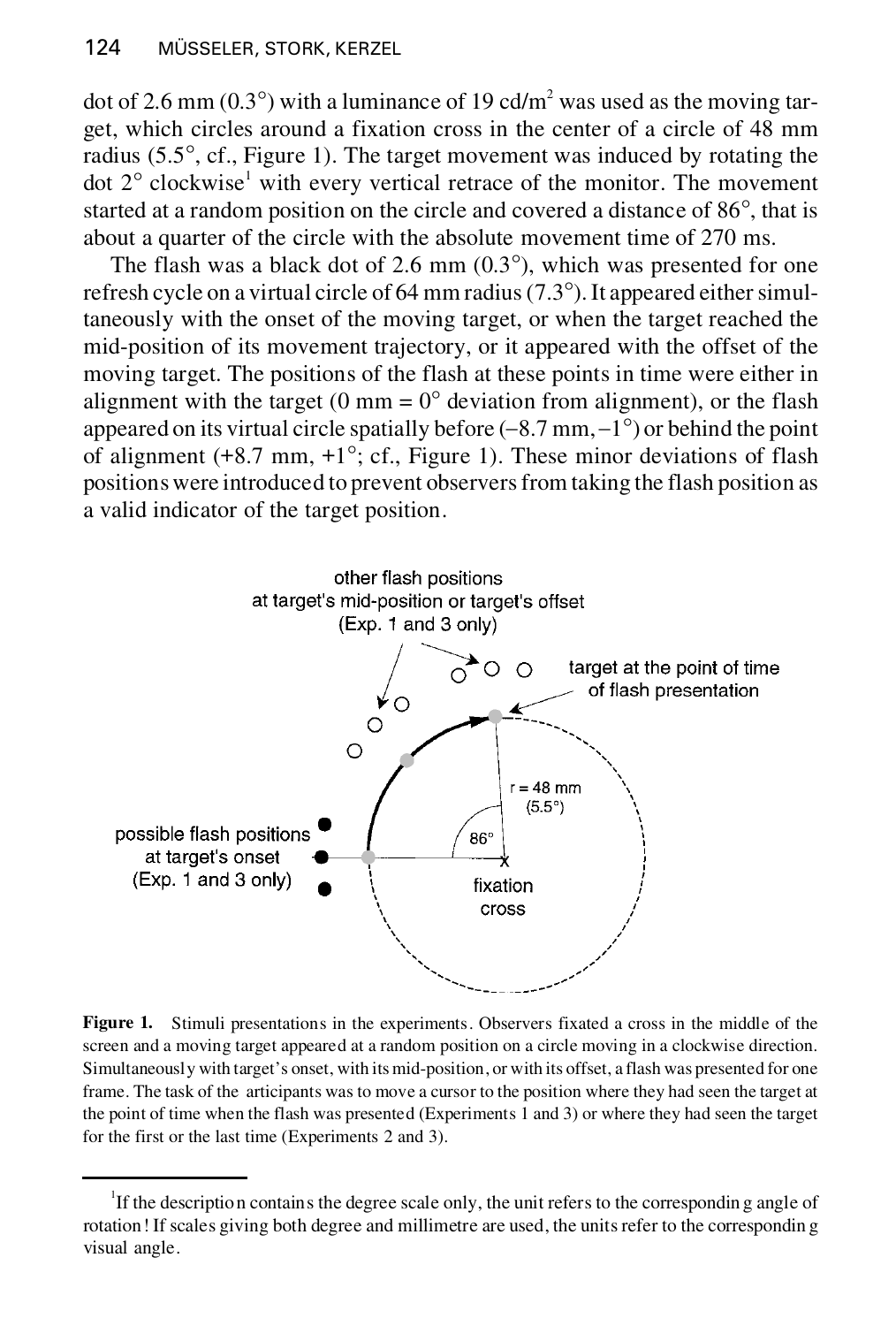An adjustment cursor, which wasidentical to the target, appeared 1s afterthe end of target movement at a random position on the circle. It could be adjusted in a clockwise and counterclockwise direction of the circle by pressing a right or a left button, respectively. These buttons were mounted on a flat board in front of the observers.

*Control of eye-movement instructions.* In the experiments the partici pant's head was placed on a chin and forehead rest 500 mm in front of the monitor. The horizontal position of the left eye was monitored with a head mounted, infrared light reflecting eye-tracking device (Skalar Medical B.V., IRIS Model 6500). The eye movement modulated signal was band-pass, demodulated, and low-pass filtered (DC –100 Hz, –3dB) and then digitized at a rate of 250 Hz with a PC (via a DataTranslation card, DT 2821). Calibration of the monitor was accomplished by having the participant fixate at seven evenly spaced digits across the screen.

Saccadic eye movements were detected by analysing the eye-movement signal, so that we were able to discover the occurrence of saccades larger than at least 1° of visual angle. If a saccade was detected during a trial, the corresponding data were excluded from further analyses.

*Design and procedure.* Participants were confronted with all combinations of the factors target position (flash at the onset, mid-position, offset) and flash alignment  $(-8, 7, 0, +8.7 \text{ mm})$  yielding a  $3 \times 3$  within participants design. Ten repetitions per participant were gathered within each cell of the design. In total, the participants completed 90 trials.

The central fixation cross was visible throughout the experiment. Each trial began with an auditory warning signal (1000 Hz for 50 ms). After 1 s the moving target appeared. The flash appeared either at target's onset, at the mid-position of target's trajectory, or with target's offset. The instruction stressed that participants should concentrate on the fixation cross during the entire move ment. After each presentation, participants had to adjust the cursor to the position where they had perceived the moving target to be located when the flash was presented.

During the adjustment phase of the cursor, eye movements were allowed. After having localized the perceived position, a double button press confirmed the adjustment. The next trial was initiated with a programmed 1 s delay. To familiarize participants with the task, a training block consisting of 18 trials was presented at the beginning. The experiment lasted about three-quarters of an hourincluding the eye-movement adjustment procedure and a short break.

*Participants*. Six female and four male students of the University of Munich, who ranged in age from 18 to 37 years (mean age of 27.8 years), were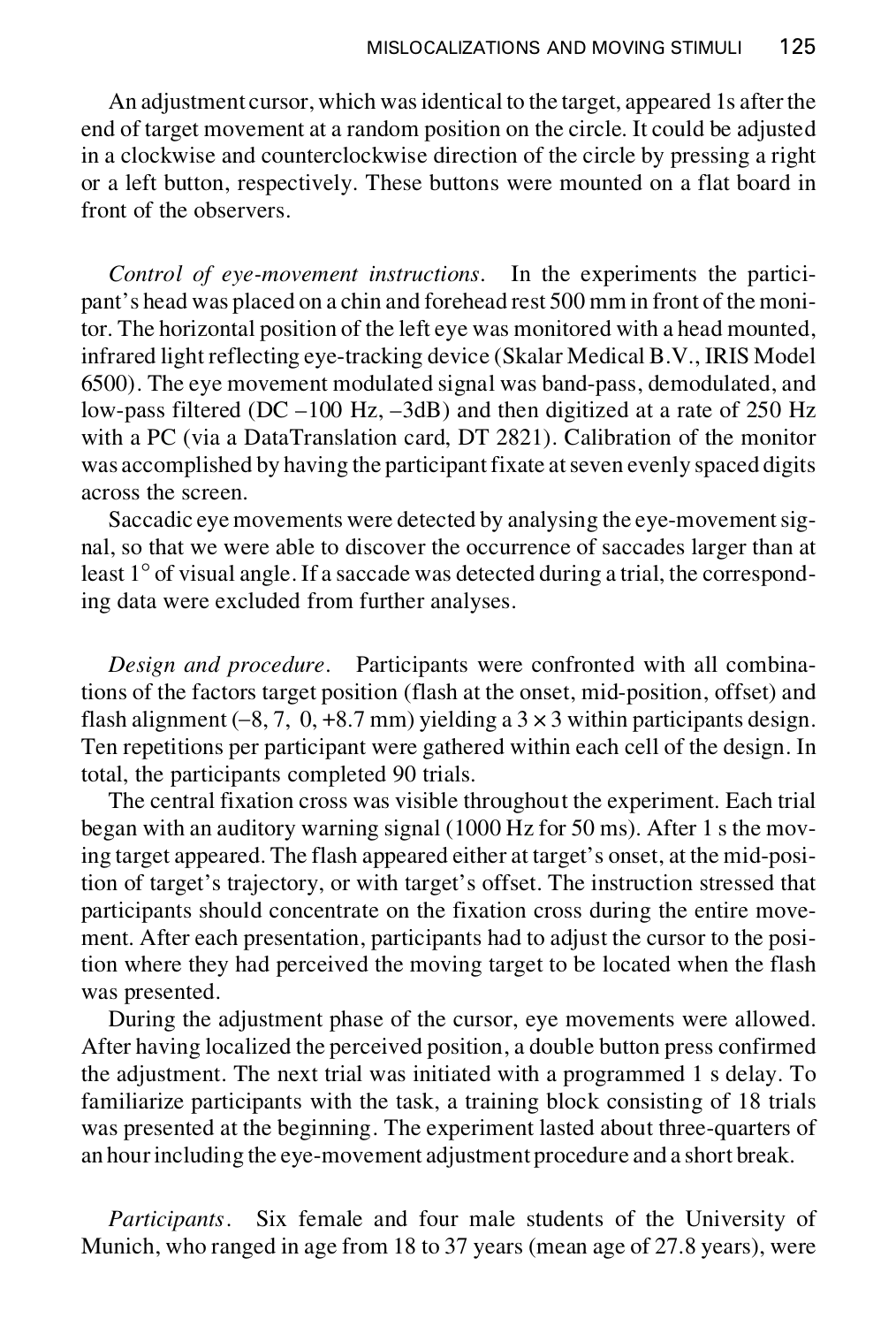paid to participate in the experiment. They reported normal or corrected-to normal vision.

# Results and discussion

Exclusions of data because of saccadic eye movements were necessary in 72 of 900 trials. As the dependent variable, perceived mislocalization represents the measured difference between adjusted and real position of the target when the flash was presented. Positive values indicate errors in the direction of the movement.

Mean localization errors were computed for every participant and each con dition separately. These errors were entered into a  $3 \times 3$  repeated measurement analysis of variance (ANOVA) with the factors target position (onset, mid position, offset) and flash alignment  $(-8.7, 0, +8.7 \text{ mm})$ . The only significant effect was the target position,  $F(2, 18) = 101.99$ ,  $MSe = 91.61$ ,  $p < .001$ . Flash alignment,  $F(2, 18) = 1.93$ ,  $MSe = 71.38$ ,  $p > .15$ , and the interaction,  $(F < 1)$ were not significant.

When the flash appeared with target onset, a clear mislocalization in move ment direction was observed (cf., Figure 2, means collapsed across conditions of flash alignment). This mislocalization was somewhat reduced, when the flash appeared at the mid-position and—most surprisingly—a mislocalization contrary to movement direction was observed, when the flash appeared with target's offset. All observed mislocalizations were different from zero: onset: *t* = 6.80, *p* < .001; mid-position: *t* = 2.28, *p* < .05; offset: *t* = –5.05, *p* < .001; always two-tailed.



**Figure 2.** Mean mislocalizations and standard errors (between participants) of the target's position at the point of time of flash presentations. Positive valuesstand for errorsin the direction of the movement, negative values for errors opposite to the direction of the movement (Experiment 1,  $N = 10$ , each data point about 300 observations).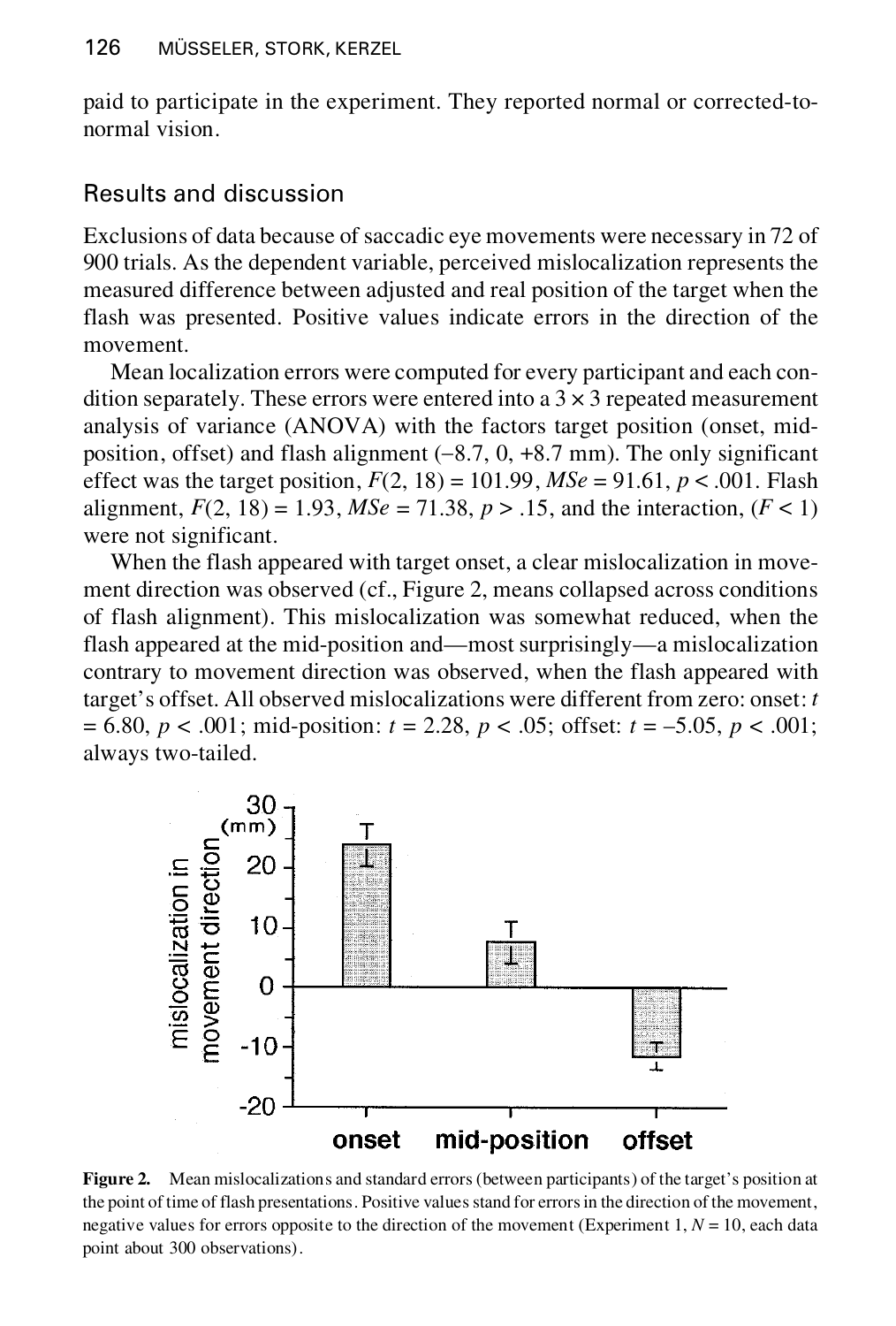The present results clearly indicate that—when observers judged the position of a moving target as the flash was presented—observers localized differ entially the initial, middle and final position of a movement. This could mean that the localization errors are based on completely different mechanisms. Alternatively, this could mean that specific features of the presentations require specific processing componentsin addition to a common mechanism. In detail, the mislocalization at the mid-positions is less pronounced than at the initial position. We can attribute larger mislocalizations at the start of the movement to the abrupt onset of the moving target. Such abrupt onsets characterize the Fröhlich effect. Contrary to both the localization error at the onset and at the mid-position, the localization error at the offset position is reversed. Two reasons may account for this striking finding. First, the mere presentation of the flash may elicit processes, which eliminate localization errors and even reverse them. Second, the flash serves as a task-relevant comparison stimulus, which is typicalforthe flash-lag task but non-typicalforthe representational momentum task. In other words, the localizations may depend on whether the task is "to judge the target's position when the flash is presented" or "to judge the target' final position".The subsequent experiments were designed to test these ideas.

#### EXPERIMENT 2

In this experiment, we examined whether the flash could have caused the back ward displacement observed at the offset of motion. The flash was omitted and observers were asked to judge the perceived onset and offset position of the moving target. Under these conditions the original representational momentum effect and the original Fröhlich effect are expected outcomes.

#### Method

*Stimuli, design, and procedure.* Stimuli were the same asin Experiment 1, with the exception that the flashes were removed from the procedure. In the first block, half of the participants had to judge the perceived target position at the onset of the movement. In a second block, they judged the perceived target position at the offset of the movement. Blocks were separated by a short break. The block sequence was reversed for the other half of the participants. Eighteen repetitions per participant were gathered within each cell of the design.

*Participants*. Ten observers were paid to participate. Their mean age was 29.0 years, with a range of 21–37 years.

#### Results and discussion

Eye movements were observed in only 6 of 360 trials. These trials were excluded from further analysis. Mean localizations are depicted in Figure 3. A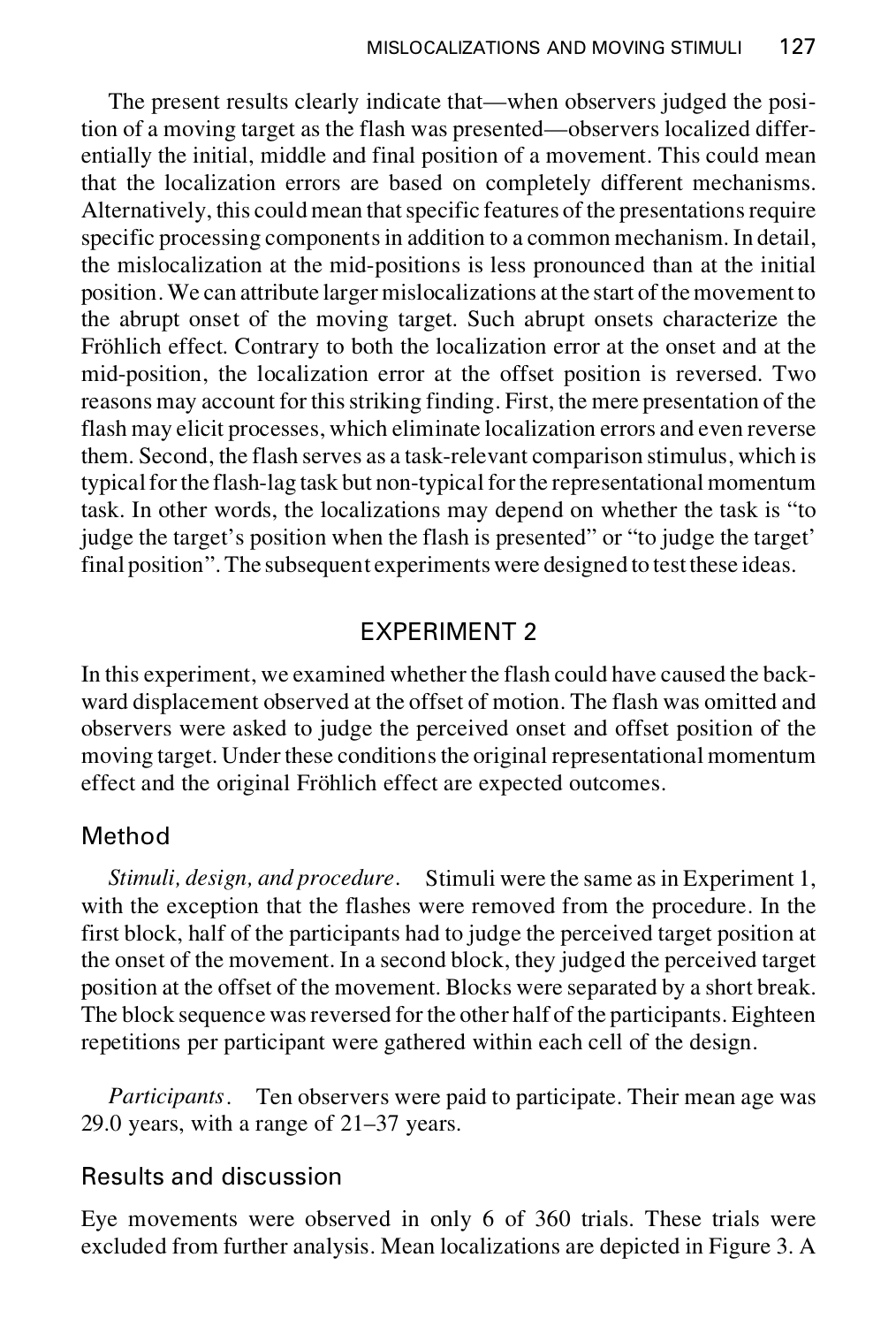

**Figure 3.** Mean mislocalizations and standard errors (between participants) at the onset and offset of the target (Experiment 2,  $N = 10$ , each data point about 180 observations).

reliable mislocalization (i.e., a deviation from zero) was only observed when participants judged the offset position,  $t = 2.27$ ,  $p < .05$ , but not the onset position of the moving stimulus,  $t < 1$ . The judged positions of the onset and offset differed only marginally,  $t = 1.46$ ,  $p < .20$ .

To conclude, representational momentum was observed with the omission of the flash from the procedure. It is not clear, however, whether this finding was due to the fact that the flash did not appear at all or that the task was changed from a comparison task ("Judge the target position when the flash is presented!") to an absolute judgement task ("Judge the offset position!"). In any case, the observed representational momentum effect in the present study is somewhat contrary to previous findings in our laboratory according to which representational momentum occurred only with pursuit eye movements. With eye fixation, as was the case in the present study, representational momentum was not observed (Kerzel et al., 2001). One plausible reason for that could be that target movement where faster in the present study compared to the previ ous study.

The most striking finding of Experiment 2 is that the Fröhlich effect disap peared. Before this observationsis discussed in detail, Experiment 3 will examine whether findings of Experiments 1 and 2 can be replicated when varying the task relevance of the flash.

#### EXPERIMENT 3

In the final experiment, the flash wasre-introduced to the procedure of Experi ment 2. Observers were now confronted with two tasks in two separate blocks.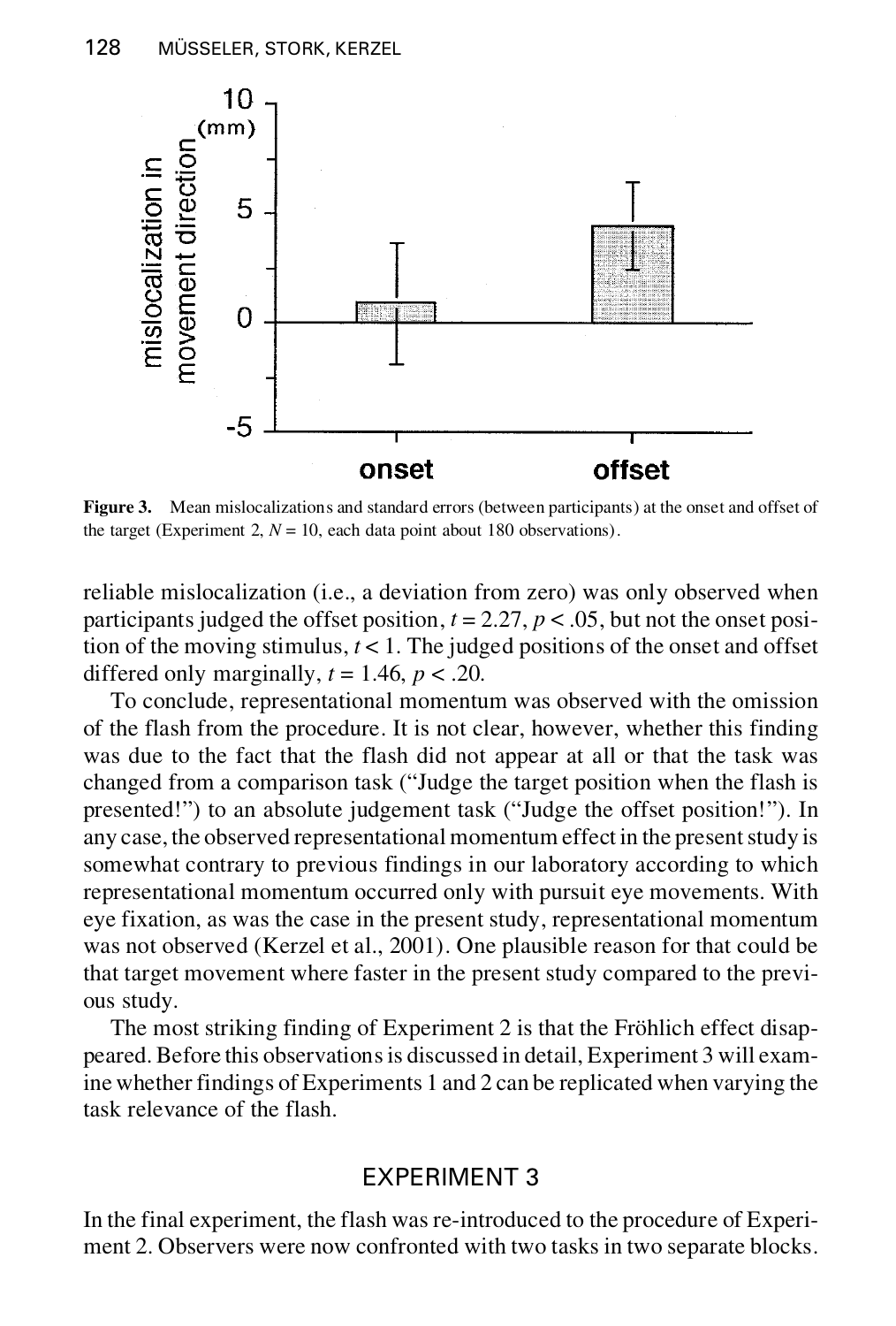They were either asked to ignore the flash and to localize the target atits onset or offset position;ortheywere asked to localize the target's positionwhen the flash was presented, that is with target onset or offset. If it wasthe mere presentation of the flash that had eliminated representational momentum in Experiment 1, the effect should be independent from the task relevance of the flash. If the localization judgements at the final position are influenced by the task, the results of Experiment 2 are predicted for the flash-irrelevant task and the same pattern of results as in Experiment 1 is predicted for the flash-relevant task. Correspondingly, task relevance could be also responsible for the differences observed at the initial position in Experiments 1 and 2. In addition to task relevance, we also varied the length of the target's trajectory in the present experiment. This was done to introduce spatial and temporal stimulus uncertainties and also to examine the possible influence of trajectory length on perceived location.

## Method

*Stimuli*. Moving targets were the same as in the previous experiments, but we introduced variability in the length of the target's trajectory. Movements covered now a variable distance of 74, 86, or 98° with the absolute movement times of 232, 270, to 307 ms. Additionally, the flash appeared with the onset or offset of the target. As in Experiment 1, flash positions varied spatially by  $-8.7$ , 0, +8.7 mm relative to the onset or offset of the target to prevent observersfrom evaluating the flash position as a valid indicator of the target position. Data were collapsed across these positions.

*Design and procedure.* Flash relevance (relevant, irrelevant), target positions (onset, offset), and trajectory length (74, 86, 98 $^{\circ}$ ) were crossed in a 2  $\times$  2  $\times$ 3 design with repeated measurements. The factors flash relevance and target positions were varied blockwise and block sequence was randomly chosen for each participant. Blocks were separated by short breaks.

When the flash was task relevant, observers were instructed to adjust the cursor to the position where they had perceived the moving target when the flash was presented. When the flash wastask irrelevant, observers were instructed to ignore the flash and to judge the perceived target position either at the onset or at the offset of the movement, respectively.

Twelve repetitions per participant were gathered within each cell of the design. Altogether, each participant was presented with 144 trials.

*Participants*. Ten observers were paid to participate. Their mean age was 30.9 years, with a range of 24–37 years.

## Results and discussion

Exclusions of data because of unwanted eye movements were necessary in 45 of 1440 trials. Mean adjusted localizations entered in a 2 (flash relevance)  $\times$  2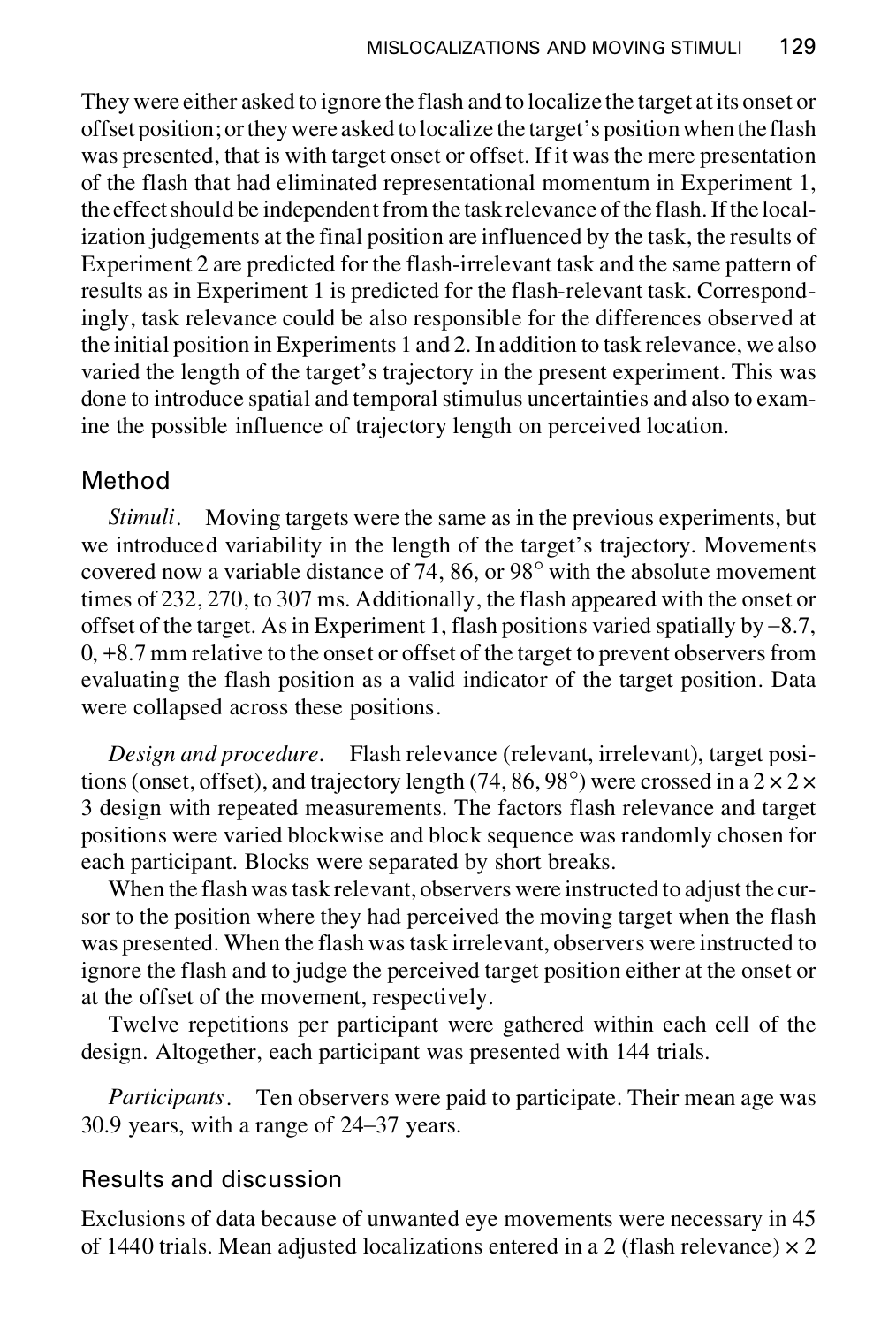(target position)  $\times$  3 (trajectory length) ANOVA with repeated measurements. The trajectory length of the target did not exert an influence on the perceived localizations; hence, in Figure 4 means were collapsed across this factor.

The ANOVA further revealed a significant main effect of target position,  $F(1, 9) = 26.30$ ,  $MSe = 265.65$ ,  $p < .001$ , and—more importantly—a significant interaction of target position and task relevance,  $F(1, 9) = 7.83$ ,  $MSe = 430.17$ , *p* < .05. When observers localized the onset and offset position with respect to the point in time when the flash was presented, a clear positive mislocalization at the initial position and a negative mislocalization at the final position were observed. This pattern of results with a task relevant flash replicates the findings of Experiment 1. When observers were asked to ignore the flash, a reduced error at the initial position and only a minor, but positive error at the final position were observed. However, this latter effect did not deviate from zero,  $t =$ 1.14,  $p > 0.20$ , while all other mislocalizations did deviate: for the initial position with a task-relevant flash:  $t = 4.77$ ,  $p < .001$ , and with a task-irrelevant flash:  $t =$ 2.37,  $p < .05$ ; for the end position with a task-relevant flash:  $t = 2.35$ ,  $p < .05$ . This pattern qualitatively replicated the findings of Experiment 2. However, a significant error at the initial position was observed in the present experiment, but not in Experiment 2. Further, a significant representational momentum effect was observed in Experiment 2, but not in the present experiment. This finding indicates that ignoring the flash might be less effective than omitting its presentation. Altogether, the present findings demonstrate that the task rele vance had an effect on where the target is localized.



**Figure 4.** Mean mislocalizations and standard errors(between participants) at the onset and offset of the target (Experiment 3,  $N = 10$ , each data point about 360 observations).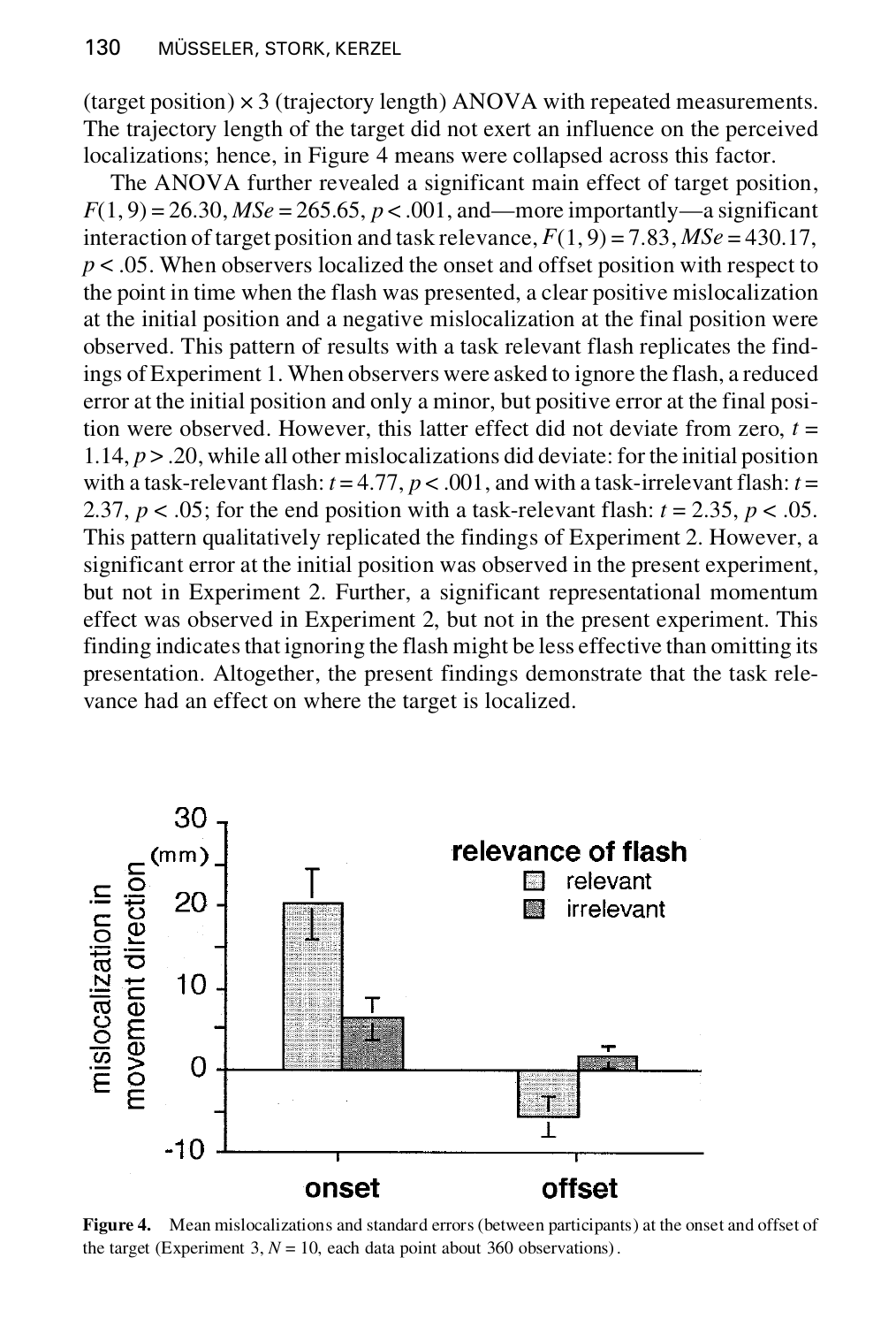#### GENERAL DISCUSSION

The present study compared localizations—with and without an accompanying flash—at the initial position, the mid-position, and the final position of a moving target. Corresponding mislocalizations are known as the Fröhlich effect, the flash-lag effect, and representational momentum. Since these phe nomena describe localization errors in movement direction, a common underlying mechanism may be involved. In three experiments, we found large differences in the pattern of mislocalizations suggesting either different underlying mechanisms or a common mechanism that is modified by the specific features characterizing the conditions.

In more detail, a flash was presented in Experiment 1 in which observer's task was to localize the position of the moving target when the flash was pre sented. As expected, the localization error at the initial position was more pro nounced than the localization error at the mid-position. We attribute larger mislocalizations at the start of the movement to the abrupt onset of the moving target. Such abrupt onsets are a defining feature of the Fröhlich effect, but are not typically associated with the flash-lag effect. Most surprisingly, in Experi ment 1 the localization error at the final position was opposite to movement direction. Experiment 2 addressed this reversal by omitting the flash from the procedure. A localization error in direction of the movement occurred at the final position (i.e., the representational momentum effect), but surprisingly the localization error at the initial position disappeared (i.e., the original Fröhlich effect). In Experiment 3, the two unexpected findings, the reversed localization error in Experiment 1 and the disappearance of the localization error in Experi ment 2, were qualitatively replicated by varying the task relevance of the flash. We will now address the two unexpected findings separately and then go on to develop an integrative model of mislocalizations in movement direction.

What can account for the reversed localization error at the final position in Experiment 1 and, when the flash was task relevant, in Experiment 3? The reversal was only observed when observers judged the target's position at flash presentation, that is, when the flash served as a spatiotemporal comparison stimulus. A localization opposite to movement direction could occur if the abrupt onset of the stationary flash is processed faster than the moving target. Another idea is that the last part of the target's trajectory is masked by presentation of the flash, thus evoking a negative localization error.

However, there is not much evidence to support these explanations. On the contrary, analysing the flash-lag effect suggests that the processing of the flash has a *longer* latency than the processing of the moving target (cf., Whitney et al., 2000; see also Aschersleben & Müsseler, 1999). Further, masking of the last part of target's trajectory is not very likely for three reasons. First, the quite large flash-target distances of about  $2^{\circ}$  are unlikely to produce masking effects. Second, the reversal of representational momentum effect disappeared with the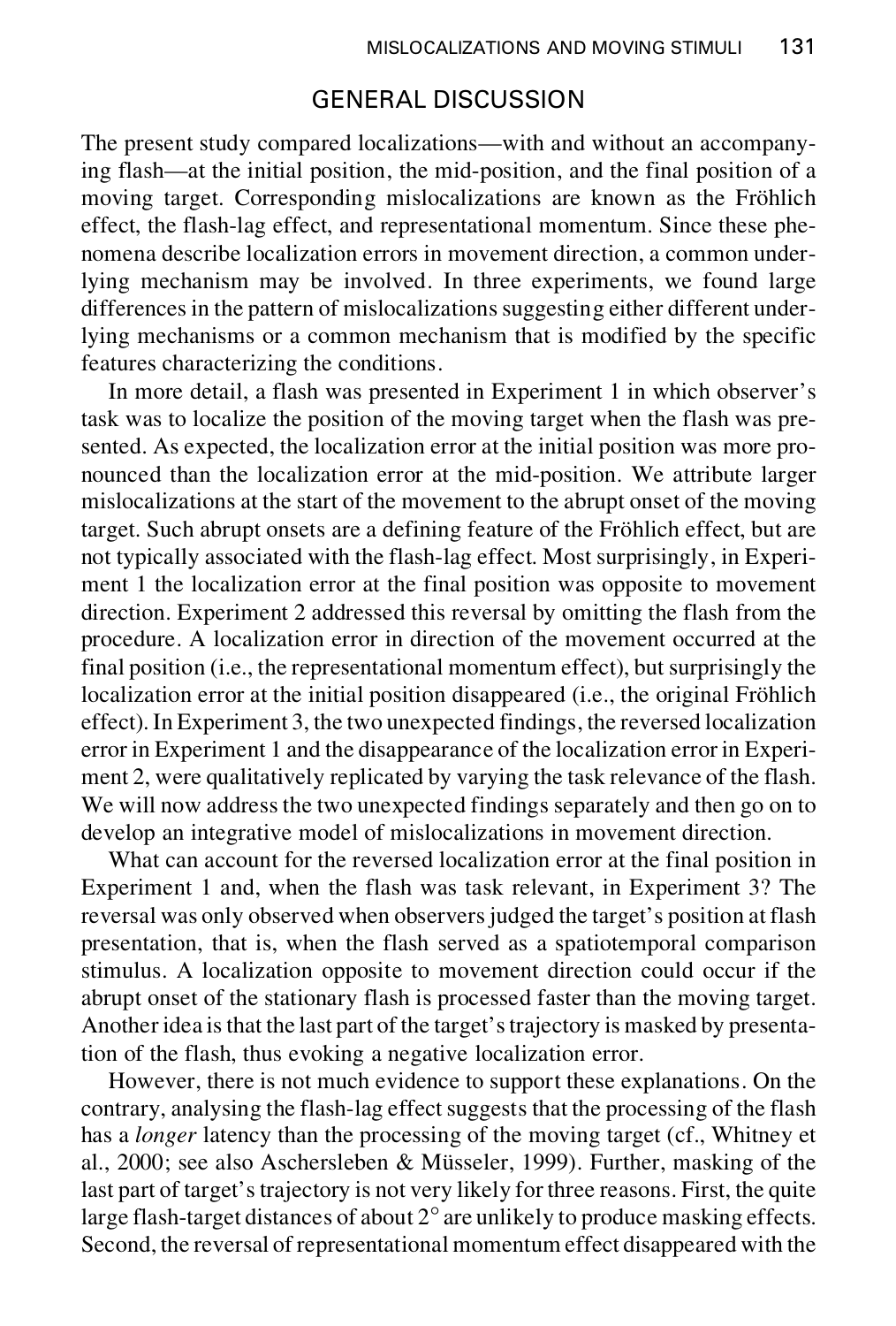task-irrelevant flash (Experiment 3), that is, the target was still perceivable at the vanishing position of the movement. Third, even if masking mechanisms play a role, the position of the flash relative to the target's offset should have had an impact on the judgements. More specifically, the reversal should be less pronounced at a flash alignment of  $+8.7$  mm than at a flash alignment of  $-8.7$ mm. This was not observed (Experiment 1). Thus, it is more likely that the per ceived target position at the point in time when the flash was presented does not agree with the perceived vanishing position of the target.

From that we can conclude that a spatiotemporal comparison mechanism is involved in the flash-lag effect, which—when it is introduced at the offset of a movement—leads to completely different localization judgements compared to judgements of target offset in a representational momentum task. Similarly, it is interesting to note that the comparison mechanism obviously leads to different observations when the comparison stimulus (i.e., the flash) is presented at the mid-position or the offset position. A possible explanation is that the perceived offset of the flash (cf., the persistence of the flash; Krekelberg & Lappe, 2000) determines the point in time at the target's mid-position (but not at the target's offset position), when the comparison judgement is made. Given an increased persistence of the stationary flash (as compared with the persistence of the moving target), the target continuesto move before the flash visually dis appears. This could have evoked the flash-lag effect at the mid-position. When the flash is presented with the offset of the target, it may still persist, but the tar get has already disappeared from the scene. Asthe target no longer moves, this persistence may not give rise to perceptual misalignment, as in the case of the mid-position. However, since the observer's task was to localize the position of the moving target when the flash was presented, this persistence could bias the selection of an earlier target position. That is, observers may be unwilling to accept that the "moving" target could have been in the same place at both the onset and offset of the flash. Such a bias could have evoked the reversal of the localization error at the offset position (but see also later).

In Experiment 2 the flash was omitted from the procedure. What accounts for the disappearance of the localization error at the initial position (i.e., the Fröhlich effect) in this experiment? Stimulus velocity could be a critical factor forthe disappearance, which was quite slow in the present experiments(angular velocity of 30.6°/s with respect to the eye). In a circular arrangement, Kirschfeld and Kammer (1999) observed the Fröhlich effect with much higher velocities. At the fixation point a white line was presented rotating around its central mid-position. A clear Fröhlich effect was observed with velocities of about 45°/s and higher (estimated velocity at the circumference, cf., Kirschfeld  $&$  Kammer, 1999, Fig. 5), that is, the line was not perceived as soon as it appears but only after a certain delay. On the other hand, we were already able to demon strate the Fröhlich effect with a velocity of 14°/s, but with a linearly-moving stimulus (Müsseler & Aschersleben, 1998, Exp. 1). Thus, it could be that the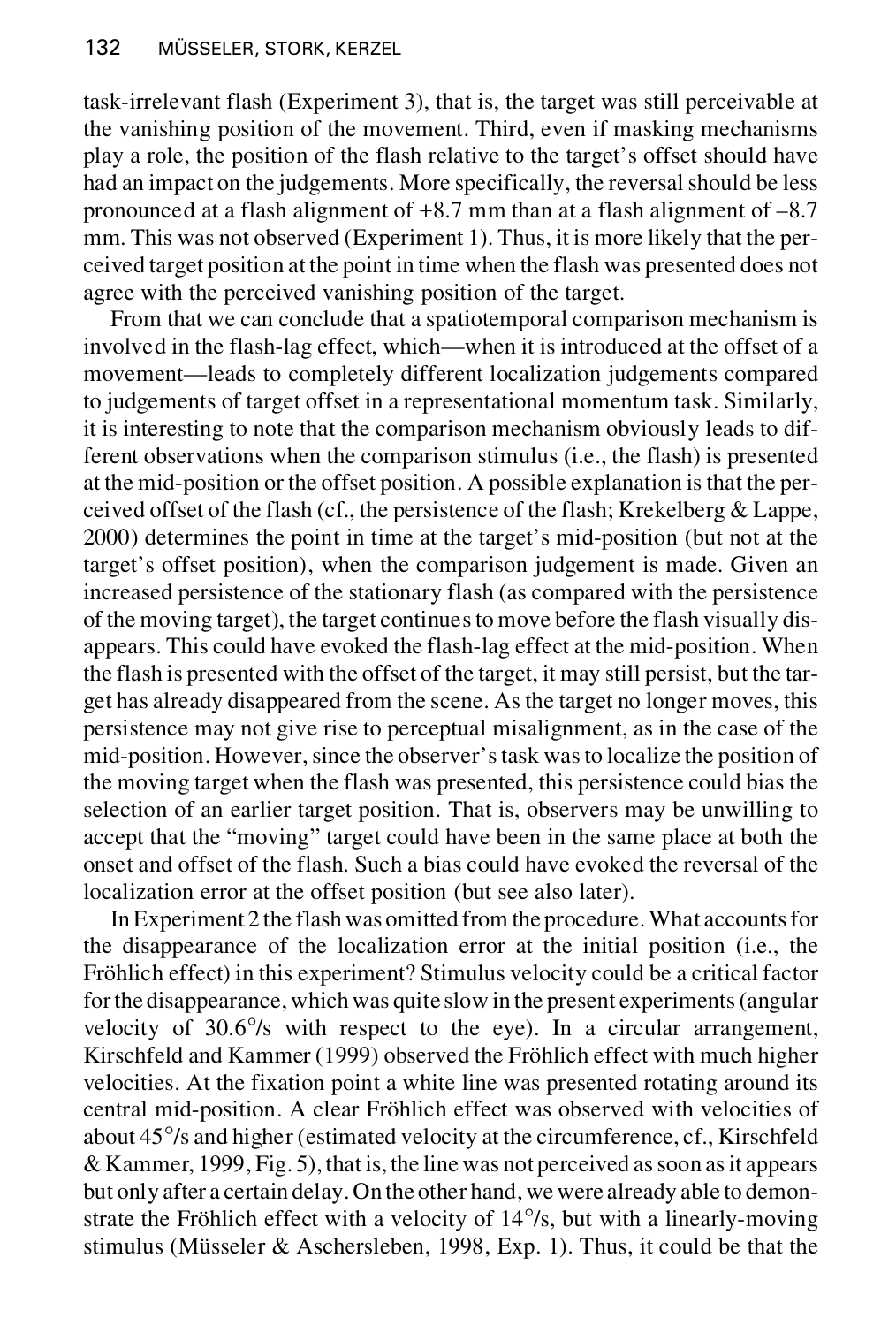size of the Fröhlich effect, which is well established with a linearly-moving stimulus (Aschersleben & Müsseler, 1999; Fröhlich, 1923; Metzger, 1932; Müsseler& Aschersleben, 1998;Müsseler&Neumann, 1992), is different with a circularlymoving stimulus.Thistopic is beyond the scope of the present paper and is addressed elsewhere (Müsseler, Stork, Kerzel, & Jordan, 2002).

Comparing experiments we can conclude that the perceived target position at flash presentation does not agree with the perceived onset position of the tar get. Thus, the size of the flash-lag effect and the Fröhlich effect are obviously different. Comparing the localizations at the initial position and the mid-position with the localizations at the final position, findings also show more diver gence than convergence. These differences were also present and even more pronounced with a spatiotemporal comparison stimulus (i.e., the flash). One conclusion from this pattern of results could be that the phenomena under dis cussion are based on completely different processing mechanisms. However, another possible conclusion would be that specific components of the phenomena modify a basic processing mechanism, which lead to different appearances of the phenomena. In the subsequent section a simple post hoc model is pro posed which may accommodate basic and specific mechanisms.

## A model addressing the different mislocalizations in movement direction

Can the range of localization errorsreported in these studies be integrated into a single model? With Erlhagen and Jancke (2002) we assume that the presentation of a stimulus elicits excitatory and inhibitory processes determining a spatial activation pattern, which is not restricted to the area covered by the stimulus. Rather it spreads its activation to and integrates contextual information from the adjacent parts of the visual field (Figure 5A). The build-up of an activation pattern can also be assumed to be elicited by a moving stimulus (see also Berry, Brivanlou, Jordan, & Meister, 1999; Hubbard, 1995; Kirschfeld & Kammer, 1999). However, before information build-up exceeds a perceptual threshold, the stimulus continues to move, which is assumed to contribute to and to modify the activation pattern. To be more specific, the adjacent positions in movement direction are assumed to be pre-activated by the present position. At the point in time when the stimulus approaches the positions, activation is further accumulated at these positions and—due to the direction specificity of the mechanism—a stimulus-driven bow wave of activity occurs, which moves continuously across the visual scene. Depending on velocity, it peaks at or even ahead of the leading edge of the stimulus (Figure 5B and C). Erlhagen and Jancke (1999, 2002; see also Jancke, 2000) found evidence for such a wave at the cortical level and have modelled wave-establishing mechanisms. Berry and colleagues (1999) suggested that such a wave can be also generated in the population of retinal ganglion cells.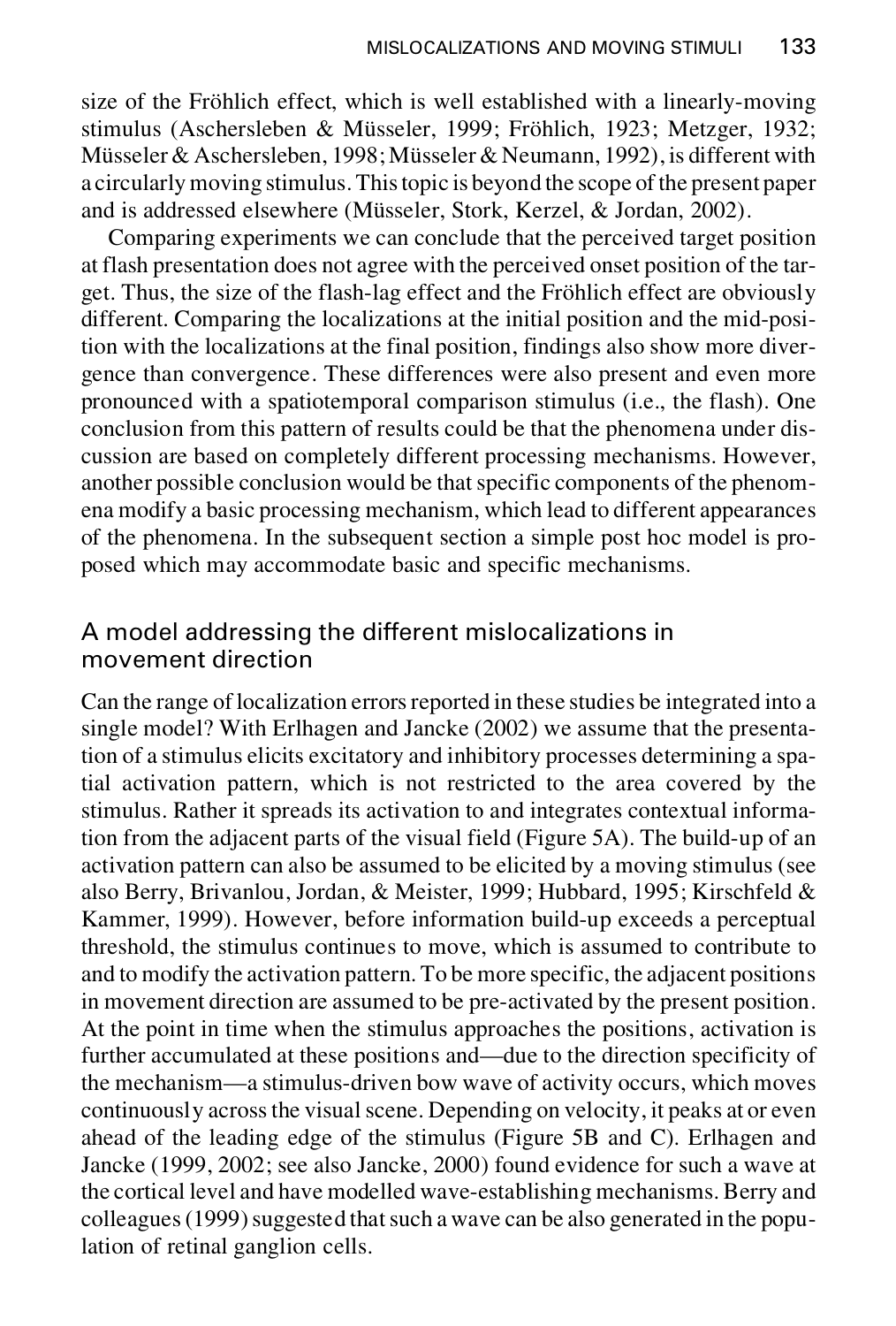

**Figure 5.** Schematic illustrations of the basic model assumptions. (A) The presentation of a stimulus elicits the build-up of an activation pattern which is not restricted to the area covered by the stimulus, rather spreads its activation to and integrates contextual information from the adjacent parts of the visual field (circles). (B) When a stimulus moves during the build-up phase, the previously pre-activated stim ulus positions contribute to and modify the activation pattern correspondingly . (C)The consequenc e is a stimulus-driven bow wave of activity which is travelling across the visual field (for comparable ideas see also Berry et al., 1999; Erlhagen & Jancke, 2002; Kirschfeld & Kammer, 1999). The Fröhlich effect is determined by the time to establish the bow wave above the perceptual threshold (*a*); the representational momentum effect is determined by the decay time of supraliminal processing after the target's offset (*d*). The flash-lag effect is determined by the faster processing time of the moving target as com pared to the stationary flash.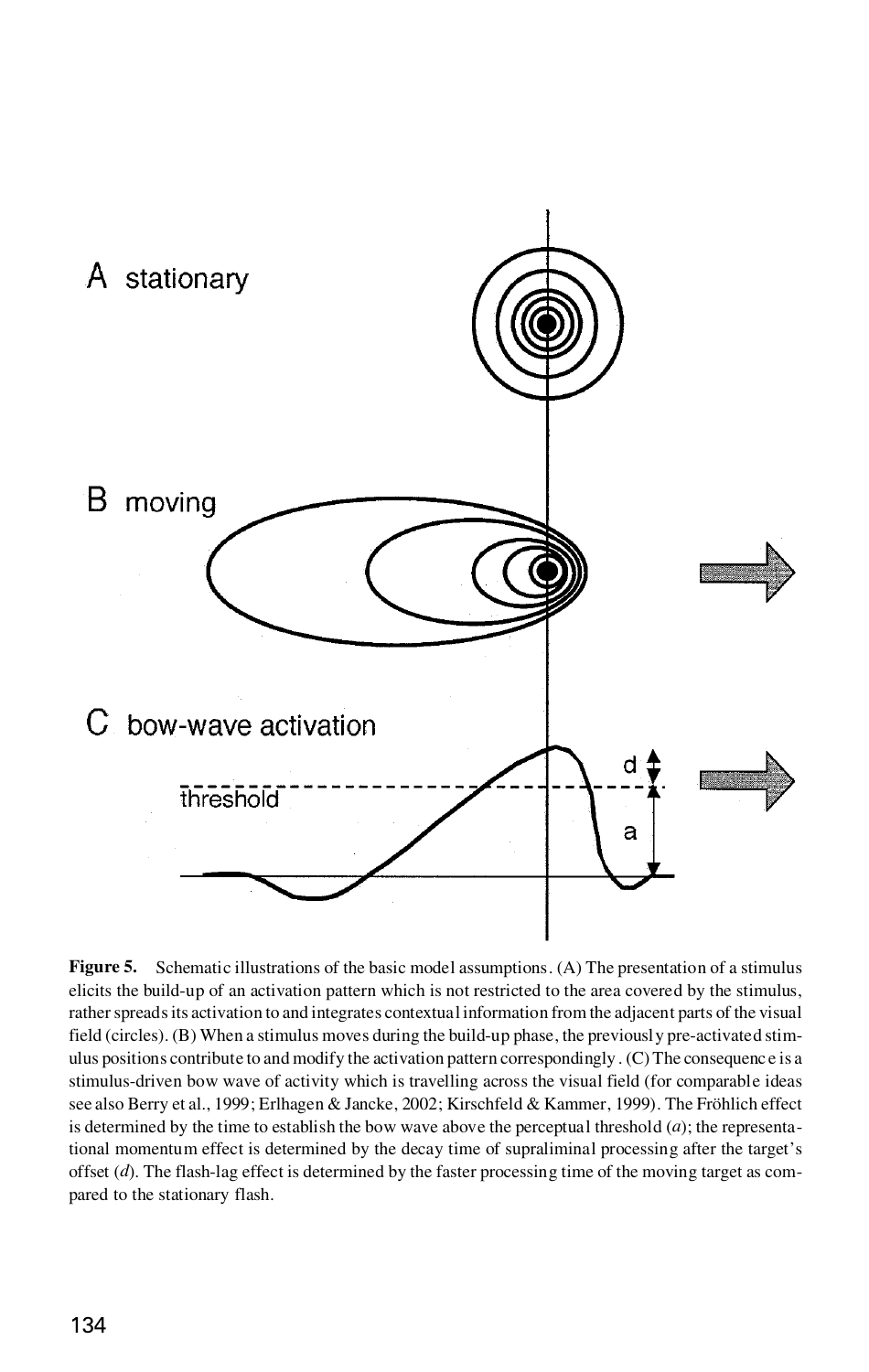How can such a travelling wave across the visual field account for the different localizations? The Fröhlich effect emerges in the build-up phase of the bow wave. With the onset of the stimulus, activation is accumulated starting from the resting level. As already mentioned, when the stimulus continues to move, a skew wave already exceeds the perceptual threshold (distance a between resting level and supraliminal activation, Figure 5C) and the Fröhlich effect occurs. This sounds like the old sensation-time explanation proposed by Fröhlich (1923). However, if the original idea of a sensation time is developed further the delay caused by a sensation time should occur not only at the first position of the moving stimulus but at each single part of the movement as well. Then, either a moving stimulus should not be perceived at all or each part of the movement would be perceived with a temporal delay. In the latter case a location errorshould not occur. Metzger (1932) already pointed out this objection to the original sensation-time idea presented by Fröhlich. In the present explanation, this objection is handled by the skew shape of the bow wave that exceeds the perceptual threshold.

The representational momentum effect is characterized by the offset of a moving stimulus. In this case, an existing activation wave is assumed to decay from supraliminal to subliminal activation (distance *d*, Figure 5C). In a sense, the activation wave splashes over the last position of the stimulus, thus producing representational momentum. This also explains why the size of the Fröhlich effect differs from that of representational momentum. The Fröhlich effect encompasses the build-up phase  $(a)$ , the representational momentum effect the decay phase (*d*) and both depend on at which point in time the activation pattern passes a perceptual threshold.

To explain the flash-lag effect, another implication of the bow-wave idea has to be considered. It is the implication that a moving stimulus can be assumed to be processed faster than a stationary stimulus (cf., Erlhagen & Jancke, 1999; Kirschfeld & Kammer, 1999). This is because the moving stimulus pre-activates its subsequent positions by its own movement, which is not the case for the stationary flash. Asthe flash-lag effect occurs because of the faster processing of the target compared to the flash, it is obvious why the size of the flash-lag effect deviates from both the size of the Fröhlich effect and representational momentum. The flash-lag effect is determined by the processing time difference between the flash and the moving target; the Fröhlich effect is deter mined by the time required to establish the bow wave, and the representational momentum effect is determined by the decay time of supraliminal processing after the target's offset. There is no reason to believe that these times are equal. Thus, the size of the Fröhlich effect, the flash-lag effect, and the representational momentum effect should deviate as our results demonstrated. Nevertheless, localizations are based on an identical underlying mechanism, which is only modified by the specific components of the Fröhlich effect, flash-lag effect, and representational momentum.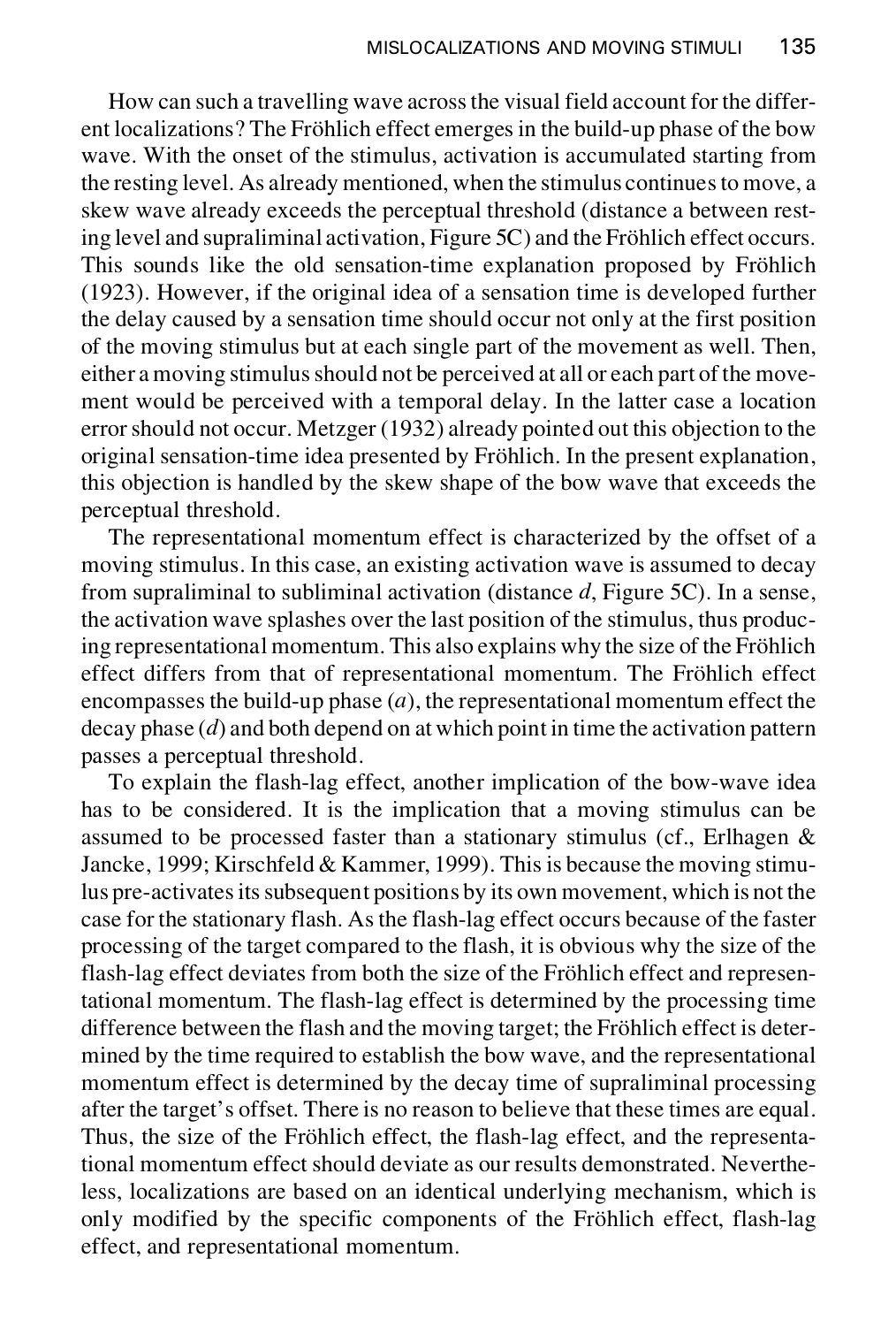How to further test the model? Assume we keep the shape of the bow wave constant and vary the level of the perceptual threshold. If the perceptual threshold is increased, the activation needs more time to exceed the perceptual threshold at the onset of the movement and, as a consequence, the Fröhlich effect is expected to increase. On the other hand, with an increased perceptual threshold an existing activation wave is assumed to decay faster from supraliminal to subliminal activation at the offset of the stimulus. Thus, the representational momentum effect should decrease. The reversed predictions can be made if the level of the perceptual threshold is lowered. We have already suggested that different tasks might use different levels of the perceptual threshold (Aschersleben & Müsseler, 1999; see also Aschersleben, 1999). If that is the case, we are able to reinterpret the findings observed in Experiment 3. The assumption to add is that the threshold for a moving stimulus is higher with an accompanying task-relevant flash, probably because the stationary flash has a higher contrast than the motion-deblurred target (e.g., Burr & Ross, 1986; Fahle, 1995). In this case, the size of the mislocalization should be increased at the initial position and should be reduced at the final position. The opposite is expected with the task-irrelevant flash, that is with a relatively low perceptual threshold. This pattern of results occurred qualitatively in the interaction observed between the task relevance of the flash and the to-be-judged onset/ offset position of the target. However, a quantitative problem remains. It is the reversal of the localization error with the task-relevant flash.

Other tests of the model could originate from the idea keeping the perceptual threshold constant, but varying the shape of the bow wave. For example, the velocity of the target is assumed to exert an influence on the shape of the bow wave, being skewer for a faster than for a slower velocity. The problem here is to vary skewnessindependently from the total height of the activation function. As it stands, the model assumes that an increase of the skewness comes along with on overall increase of the activation level. Therefore, faster velocities should increase the skewness of the bow wave, which results in an increase of the Fröhlich effect Once established, however, it also needslonger for the acti vation wave of the faster velocity to decay at the target's offset from supraliminal to subliminal activation. As a consequence, an increase of representational momentum is expected. Although there is empirical evidence for both observations, a further specification of the model is needed to estimate the probably different sizes of the localization errors.

# CONCLUSIONS

The aim of this paper wasto explore localization errors at various points during an object's trajectory. While patterns of localization varied considerably depending on whether we probed at the initial, mid or final position, in the pre vious section, we took some initial steps towards to integrating these findings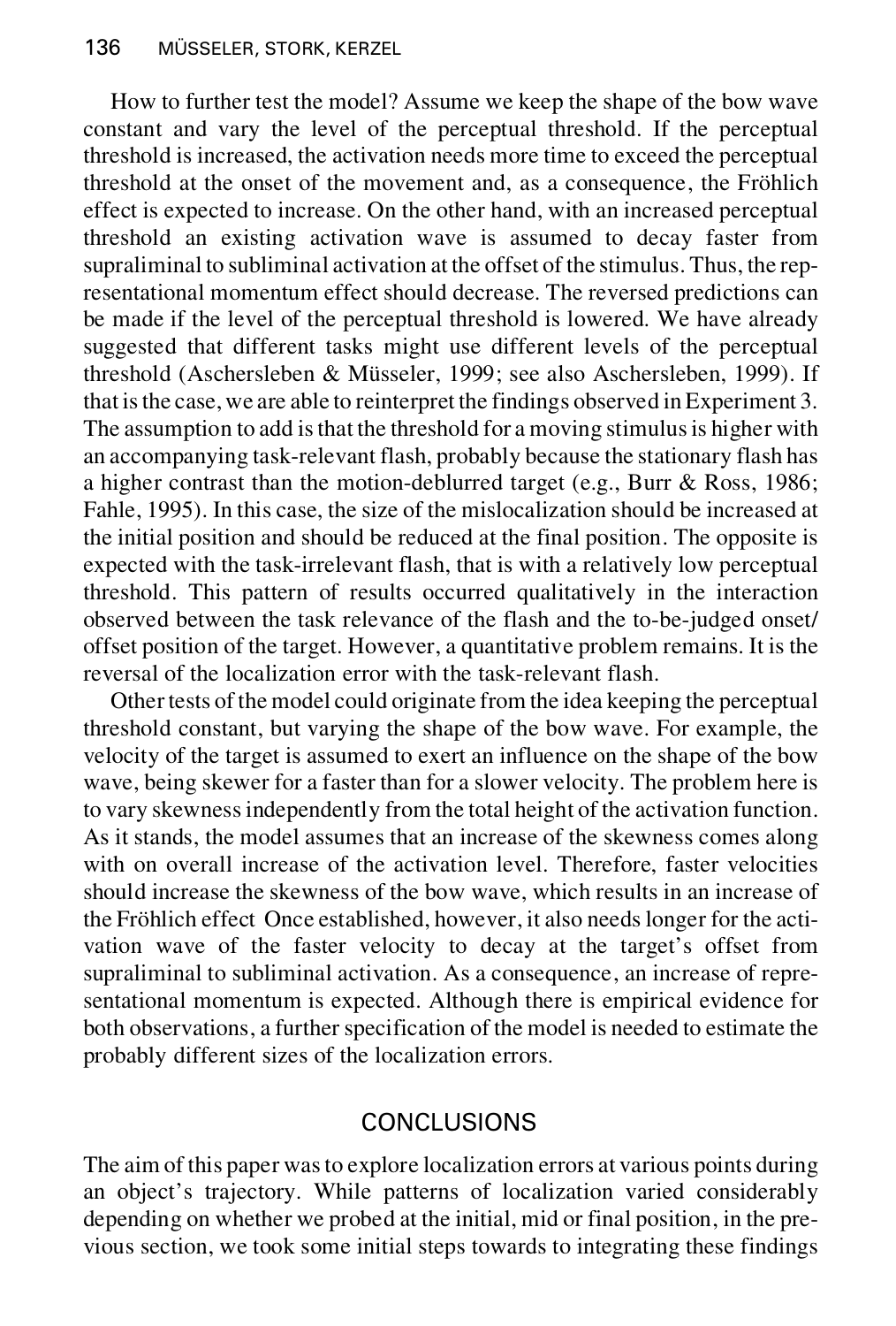into a single model. The model suggests that a moving target is represented by a skewed activation pattern, which originated from excitatory and inhibitory pro cesses in a topographic map. The Fröhlich effect is assumed to emerge from a build-up phase, the representational momentum effect from a decay phase and both depend on at which point in time the activation pattern passes a perceptual threshold. The flash-lag effect is assumed to originate from another implication of the model according to which a moving stimulus is processed faster than a stationary stimulus. It is interesting to note that the model's basic mechanisms are not necessarily incompatible with the attentional formulations we started with to explain the Fröhlich effect. In our view and in the view of Erlhagen and Jancke (2002), it is possible that the model's formulations exemplify how attentional mechanisms could be neurophysiologically implemented in the brain. Needless to say that future research is needed to further determine this link.

## **REFERENCES**

- Aschersleben, G. (1999). Task-dependen t timing of perceptua l events. In G. Aschersleben , T. Bachmann, & J. Müsseler(Eds.), *Cognitive contributionsto the perception ofspatial and tem poral events* (pp. 293–318). Amsterdam: Elsevier.
- Aschersleben, G., & Müsseler, J. (1999). Dissociations in the timing of stationary and moving stimuli. *Journal of Experimental Psychology: Human Perception and Performance*, *25*, 1709–1720.
- Baldo, M.V.C., & Klein, S.A. (1995). Extrapolation or attention shift*. Nature*, *378*, 565–566.
- Berry, M.J., Brivanlou, I.H., Jordan, T.A., & Meister, M. (1999). Anticipation of moving stimuli by the retina. *Nature*, *398*, 334–338.
- Burr, D.C., & Ross, J. (1986). Visual processing of motion. *Trends in Neurosciences*, 9, 304–307.
- Eagleman, D.M., & Sejnowski, T.J. (2000). Motion integration and postdiction in visual aware ness, *287*, 2036–2038.
- Erlhagen, W.,& Jancke, D.(1999). Motion wavesin primary visual cortex as a neural correlate for the perception of moving objects. *Society for Neuroscience, Abstracts*, *25*, 679.
- Erlhagen, W., & Jancke, D. (2002). Contextual influences on processing of position in visual space: A theory. *Manuscript submitted for publication .*
- Fahle, M. (1995). Perception of oppositely moving verniers and spatio-temporal interpolation. *Vision Research*, *35*, 925–937.
- Freyd, J.J., & Finke, R.A. (1984). Representationa l momentum. *Journal of Experimental Psy chology: Learning, Memory, and Cognition*, *10*, 126–132.
- Fröhlich, F.W.(1923). Über die Messung derEmpfindungszeit [Measuring the time ofsensation]. *Zeitschrift für Sinnesphysiologi e*, *54*, 58–78.
- Hayes, A.E., & Freyd, J.J. (this issue). Representationa l momentum when attention is divided. *Visual Cognition*, *9*, 8–27.
- Hazelhoff, F.F., & Wiersma, H. (1924). Die Wahrnehmungszei t [The sensation time]. *Zeitschrift für Psychologie*, *96*, 171–188.
- Hubbard, T.L. (1990). Cognitive representation of linear motion: Possible direction and gravity effects in judged displacement. *Memory and Cognition*, *18*, 299–309.
- Hubbard, T.L. (1995). Environmental invariants in the representation of motion: Implied dynamics and representationa lmomentum, gravity, friction, and centripeta lforce. *Psychonomic Bulletin and Review*, *2*, 322–338.